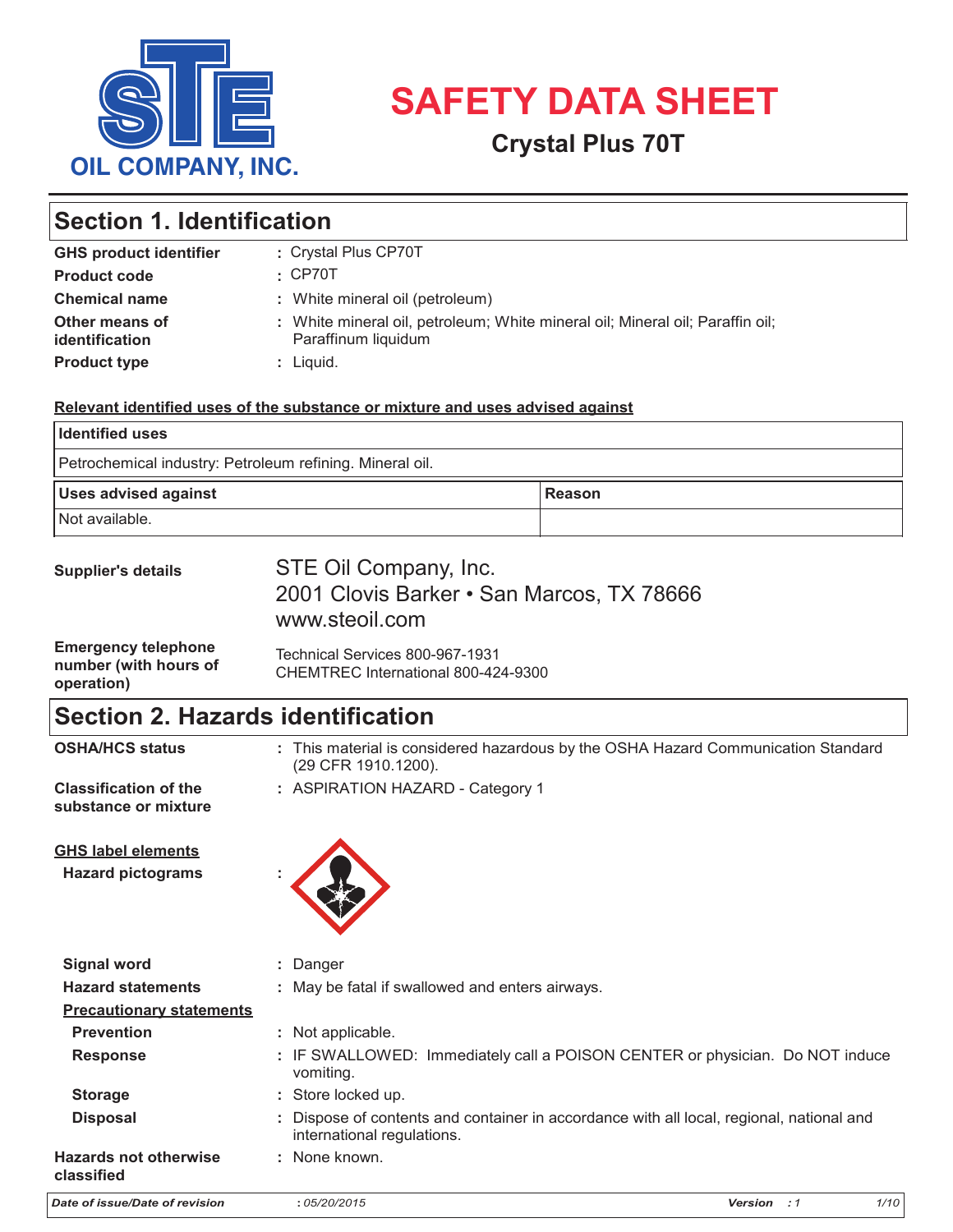# **Section 3. Composition/information on ingredients Section 3. Composition/information on ingredients**

| Substance/mixture                                        |  | : Substance                                                                                          |      |            |
|----------------------------------------------------------|--|------------------------------------------------------------------------------------------------------|------|------------|
| <b>Chemical name</b>                                     |  | : White mineral oil (petroleum)                                                                      |      |            |
| Other means of<br>identification                         |  | : White mineral oil, petroleum; White mineral oil; Mineral oil; Paraffin oil;<br>Paraffinum liquidum |      |            |
| <b>CAS number/other identifiers</b><br><b>CAS number</b> |  | $:8042-47-5$                                                                                         |      |            |
|                                                          |  |                                                                                                      |      |            |
| Ingredient name                                          |  |                                                                                                      | $\%$ | <b>CAS</b> |
| White mineral oil (petroleum)                            |  |                                                                                                      | 100  | 804        |
|                                                          |  | Any concentration shown as a range is to protect confidentiality or is due to batch variation.       |      |            |

#### **CAS number/other identifiers**

| Ingredient name               | $\frac{9}{6}$ | <b>CAS number</b> |
|-------------------------------|---------------|-------------------|
| White mineral oil (petroleum) | 1100          | 8042-47-5         |

Any concentration shown as a range is to protect confidentiality or is due to batch variation.

There are no additional ingredients present which, within the current knowledge of the supplier and in the concentrations applicable, are classified as hazardous to health or the environment and hence require reporting **in this section. in this section.**

**Occupational exposure limits, if available, are listed in Section 8. Occupational exposure limits, if available, are listed in Section 8.**

# **Section 4. First aid measures Section 4. First aid measures**

#### **Description of necessary first aid measures Description of necessary first aid measures**

| Eye contact         | : Immediately flush eyes with plenty of water, occasionally lifting the upper and lower<br>eyelids. Check for and remove any contact lenses. Continue to rinse for at least 10<br>minutes. Get medical attention if irritation occurs.                                                                                                                                                                                                                                                                                                                                                                                                                                                                                                                                                                                                          |
|---------------------|-------------------------------------------------------------------------------------------------------------------------------------------------------------------------------------------------------------------------------------------------------------------------------------------------------------------------------------------------------------------------------------------------------------------------------------------------------------------------------------------------------------------------------------------------------------------------------------------------------------------------------------------------------------------------------------------------------------------------------------------------------------------------------------------------------------------------------------------------|
| <b>Inhalation</b>   | : Remove victim to fresh air and keep at rest in a position comfortable for breathing. If<br>not breathing, if breathing is irregular or if respiratory arrest occurs, provide artificial<br>respiration or oxygen by trained personnel. It may be dangerous to the person providing<br>aid to give mouth-to-mouth resuscitation. Get medical attention if adverse health effects<br>persist or are severe. If unconscious, place in recovery position and get medical<br>attention immediately. Maintain an open airway. Loosen tight clothing such as a collar,<br>tie, belt or waistband.                                                                                                                                                                                                                                                    |
| <b>Skin contact</b> | : Flush contaminated skin with plenty of water. Remove contaminated clothing and<br>shoes. Get medical attention if symptoms occur. Wash clothing before reuse. Clean<br>shoes thoroughly before reuse.                                                                                                                                                                                                                                                                                                                                                                                                                                                                                                                                                                                                                                         |
| Ingestion           | : Get medical attention immediately. Call a poison center or physician. Wash out mouth<br>with water. Remove dentures if any. Remove victim to fresh air and keep at rest in a<br>position comfortable for breathing. If material has been swallowed and the exposed<br>person is conscious, give small quantities of water to drink. Stop if the exposed person<br>feels sick as vomiting may be dangerous. Aspiration hazard if swallowed. Can enter<br>lungs and cause damage. Do not induce vomiting. If vomiting occurs, the head should<br>be kept low so that vomit does not enter the lungs. Never give anything by mouth to an<br>unconscious person. If unconscious, place in recovery position and get medical<br>attention immediately. Maintain an open airway. Loosen tight clothing such as a collar,<br>tie, belt or waistband. |

## **Most important symptoms/effects, acute and delayed Most important symptoms/effects, acute and delayed**

| Date of issue/Date of revision        | :05/20/2015                                                         | Version<br>$\cdot$ 1 | 2/10 |
|---------------------------------------|---------------------------------------------------------------------|----------------------|------|
| Ingestion                             | : Adverse symptoms may include the following:<br>nausea or vomiting |                      |      |
| <b>Skin contact</b>                   | : No specific data.                                                 |                      |      |
| <b>Inhalation</b>                     | : No specific data.                                                 |                      |      |
| Eye contact                           | : No specific data.                                                 |                      |      |
| Over-exposure signs/symptoms          |                                                                     |                      |      |
| Ingestion                             | : May be fatal if swallowed and enters airways.                     |                      |      |
| <b>Skin contact</b>                   | : No known significant effects or critical hazards.                 |                      |      |
| <b>Inhalation</b>                     | : No known significant effects or critical hazards.                 |                      |      |
| Eye contact                           | : No known significant effects or critical hazards.                 |                      |      |
| <b>Potential acute health effects</b> |                                                                     |                      |      |
|                                       |                                                                     |                      |      |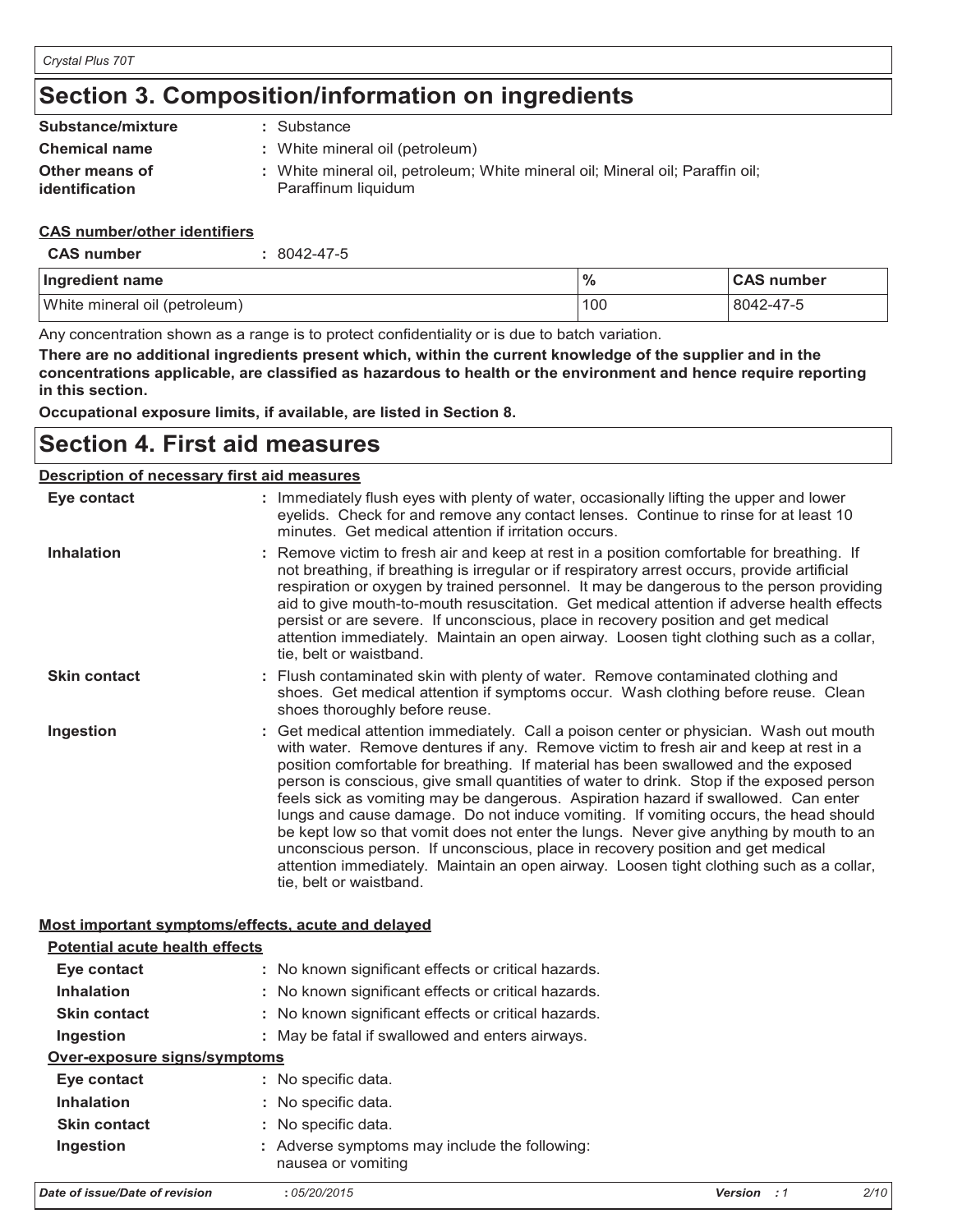# **Section 4. First aid measures Section 4. First aid measures**

|                                   | Indication of immediate medical attention and special treatment needed, if necessary                                                                                          |
|-----------------------------------|-------------------------------------------------------------------------------------------------------------------------------------------------------------------------------|
| Notes to physician                | : Treat symptomatically. Contact poison treatment specialist immediately if large<br>quantities have been ingested or inhaled.                                                |
| <b>Specific treatments</b>        | : No specific treatment.                                                                                                                                                      |
| <b>Protection of first-aiders</b> | : No action shall be taken involving any personal risk or without suitable training. It may<br>be dangerous to the person providing aid to give mouth-to-mouth resuscitation. |

**See toxicological information (Section 11) See toxicological information (Section 11)**

#### **Section 5. Fire-fighting measures Section 5. Fire-fighting measures Extinguishing media**

| <b>Extinguishing media</b>                               |                                                                                                                                                                                                     |
|----------------------------------------------------------|-----------------------------------------------------------------------------------------------------------------------------------------------------------------------------------------------------|
| Suitable extinguishing<br>media                          | : Use an extinguishing agent suitable for the surrounding fire.                                                                                                                                     |
| Unsuitable extinguishing<br>media                        | : Do not use water jet.                                                                                                                                                                             |
| Specific hazards arising<br>from the chemical            | : In a fire or if heated, a pressure increase will occur and the container may burst.                                                                                                               |
| <b>Hazardous thermal</b><br>decomposition products       | : Decomposition products may include the following materials:<br>carbon dioxide<br>carbon monoxide                                                                                                  |
| <b>Special protective actions</b><br>for fire-fighters   | : Promptly isolate the scene by removing all persons from the vicinity of the incident if<br>there is a fire. No action shall be taken involving any personal risk or without suitable<br>training. |
| <b>Special protective</b><br>equipment for fire-fighters | : Fire-fighters should wear appropriate protective equipment and self-contained breathing<br>apparatus (SCBA) with a full face-piece operated in positive pressure mode.                            |

# **Section 6. Accidental release measures**

#### **Personal precautions, protective equipment and emergency procedures :** No action shall be taken involving any personal risk or without suitable training.  $\epsilon$  equipment and emergency procedures. **For non-emergency**  <u>'ersonal pr</u>

| For non-emergency<br>personnel                        | : No action shall be taken involving any personal risk or without suitable training.<br>Evacuate surrounding areas. Keep unnecessary and unprotected personnel from<br>entering. Do not touch or walk through spilled material. Avoid breathing vapor or mist.<br>Provide adequate ventilation. Wear appropriate respirator when ventilation is<br>inadequate. Put on appropriate personal protective equipment. |
|-------------------------------------------------------|------------------------------------------------------------------------------------------------------------------------------------------------------------------------------------------------------------------------------------------------------------------------------------------------------------------------------------------------------------------------------------------------------------------|
| For emergency responders                              | : If specialised clothing is required to deal with the spillage, take note of any information<br>in Section 8 on suitable and unsuitable materials. See also the information in "For non-<br>emergency personnel".                                                                                                                                                                                               |
| <b>Environmental precautions</b>                      | : Avoid dispersal of spilled material and runoff and contact with soil, waterways, drains<br>and sewers. Inform the relevant authorities if the product has caused environmental<br>pollution (sewers, waterways, soil or air).                                                                                                                                                                                  |
| Methods and materials for containment and cleaning up |                                                                                                                                                                                                                                                                                                                                                                                                                  |
| Small spill                                           | : Stop leak if without risk Move containers from spill area. Dilute with water and mop up                                                                                                                                                                                                                                                                                                                        |

#### Stop leak if without risk. Move containers from spill area. Dilute with water and mop up if water-soluble. Alternatively, or if water-insoluble, absorb with an inert dry material and place in an appropriate waste disposal container. Dispose of via a licensed waste disposal contractor. **Small spill :**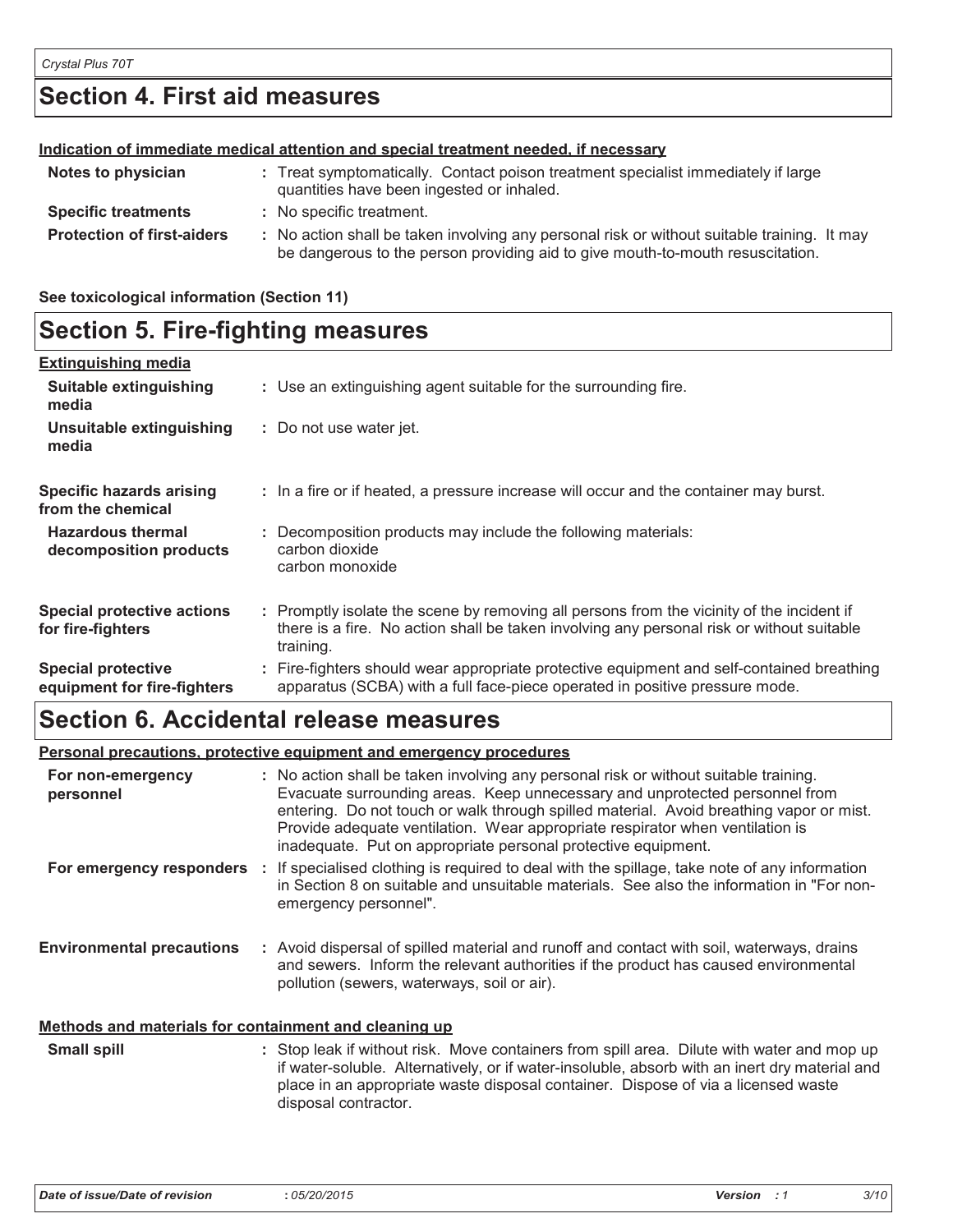# **Section 6. Accidental release measures Section 6. Accidental release measures**

| Large spill | : Stop leak if without risk. Move containers from spill area. Approach release from                                                                                                                                              |
|-------------|----------------------------------------------------------------------------------------------------------------------------------------------------------------------------------------------------------------------------------|
|             | upwind. Prevent entry into sewers, water courses, basements or confined areas. Wash                                                                                                                                              |
|             | spillages into an effluent treatment plant or proceed as follows. Contain and collect                                                                                                                                            |
|             | spillage with non-combustible, absorbent material e.g. sand, earth, vermiculite or                                                                                                                                               |
|             | diatomaceous earth and place in container for disposal according to local regulations                                                                                                                                            |
|             | (see Section 13). Dispose of via a licensed waste disposal contractor. Contaminated                                                                                                                                              |
|             | absorbent material may pose the same hazard as the spilled product. Note: see                                                                                                                                                    |
|             | $\circ$ . The contract of the contract of the contract of the contract of the contract of the contract of the contract of the contract of the contract of the contract of the contract of the contract of the contract of the co |

#### **Section 7. Handling and storage Section 7. Handling and storage**

| <b>Precautions for safe handling</b>                               |                                                                                                                                                                                                                                                                                                                                                                                                                                                                                                                                |
|--------------------------------------------------------------------|--------------------------------------------------------------------------------------------------------------------------------------------------------------------------------------------------------------------------------------------------------------------------------------------------------------------------------------------------------------------------------------------------------------------------------------------------------------------------------------------------------------------------------|
| <b>Protective measures</b>                                         | : Put on appropriate personal protective equipment (see Section 8). Do not swallow.<br>Avoid contact with eyes, skin and clothing. Avoid breathing vapor or mist. Keep in the<br>original container or an approved alternative made from a compatible material, kept<br>tightly closed when not in use. Empty containers retain product residue and can be<br>hazardous. Do not reuse container.                                                                                                                               |
| Advice on general<br>occupational hygiene                          | : Eating, drinking and smoking should be prohibited in areas where this material is<br>handled, stored and processed. Workers should wash hands and face before eating,<br>drinking and smoking. Remove contaminated clothing and protective equipment before<br>entering eating areas. See also Section 8 for additional information on hygiene<br>measures.                                                                                                                                                                  |
| Conditions for safe storage,<br>including any<br>incompatibilities | : Store in accordance with local regulations. Store in original container protected from<br>direct sunlight in a dry, cool and well-ventilated area, away from incompatible materials<br>(see Section 10) and food and drink. Store locked up. Keep container tightly closed<br>and sealed until ready for use. Containers that have been opened must be carefully<br>resealed and kept upright to prevent leakage. Do not store in unlabeled containers.<br>Use appropriate containment to avoid environmental contamination. |

Section 1 for emergency contact information and Section 13 for waste disposal.

# **Section 8. Exposure controls/personal protection Control parameters**

## **Control parameters**

### **<u>Occupational exposure limits</u>**

| Ingredient name               | <b>Exposure limits</b>                                                                                                                                                                                                                                                                                                                   |
|-------------------------------|------------------------------------------------------------------------------------------------------------------------------------------------------------------------------------------------------------------------------------------------------------------------------------------------------------------------------------------|
| White mineral oil (petroleum) | <b>ACGIH TLV (United States, 4/2014).</b><br>TWA: 5 mg/m <sup>3</sup> 8 hours. Form: Inhalable<br>Ifraction<br>NIOSH REL (United States, 10/2013).<br>TWA: 5 mg/m <sup>3</sup> 10 hours. Form: Mist<br>STEL: 10 mg/m <sup>3</sup> 15 minutes. Form: Mist<br><b>OSHA PEL (United States, 2/2013).</b><br>TWA: $5 \text{ mg/m}^3$ 8 hours. |

| Appropriate engineering<br>controls       | : Good general ventilation should be sufficient to control worker exposure to airborne<br>contaminants.                                                                                                                                                                                                                                                                                           |
|-------------------------------------------|---------------------------------------------------------------------------------------------------------------------------------------------------------------------------------------------------------------------------------------------------------------------------------------------------------------------------------------------------------------------------------------------------|
| <b>Environmental exposure</b><br>controls | : Emissions from ventilation or work process equipment should be checked to ensure<br>they comply with the requirements of environmental protection legislation. In some<br>cases, fume scrubbers, filters or engineering modifications to the process equipment<br>will be necessary to reduce emissions to acceptable levels.                                                                   |
| Individual protection measures            |                                                                                                                                                                                                                                                                                                                                                                                                   |
| <b>Hygiene measures</b>                   | : Wash hands, forearms and face thoroughly after handling chemical products, before<br>eating, smoking and using the lavatory and at the end of the working period.<br>Appropriate techniques should be used to remove potentially contaminated clothing.<br>Wash contaminated clothing before reusing. Ensure that eyewash stations and safety<br>showers are close to the workstation location. |
|                                           |                                                                                                                                                                                                                                                                                                                                                                                                   |

| Date of issue/Date of revision | : 05/20/2015 | <b>Version</b> | 4/10 |
|--------------------------------|--------------|----------------|------|
|                                |              |                |      |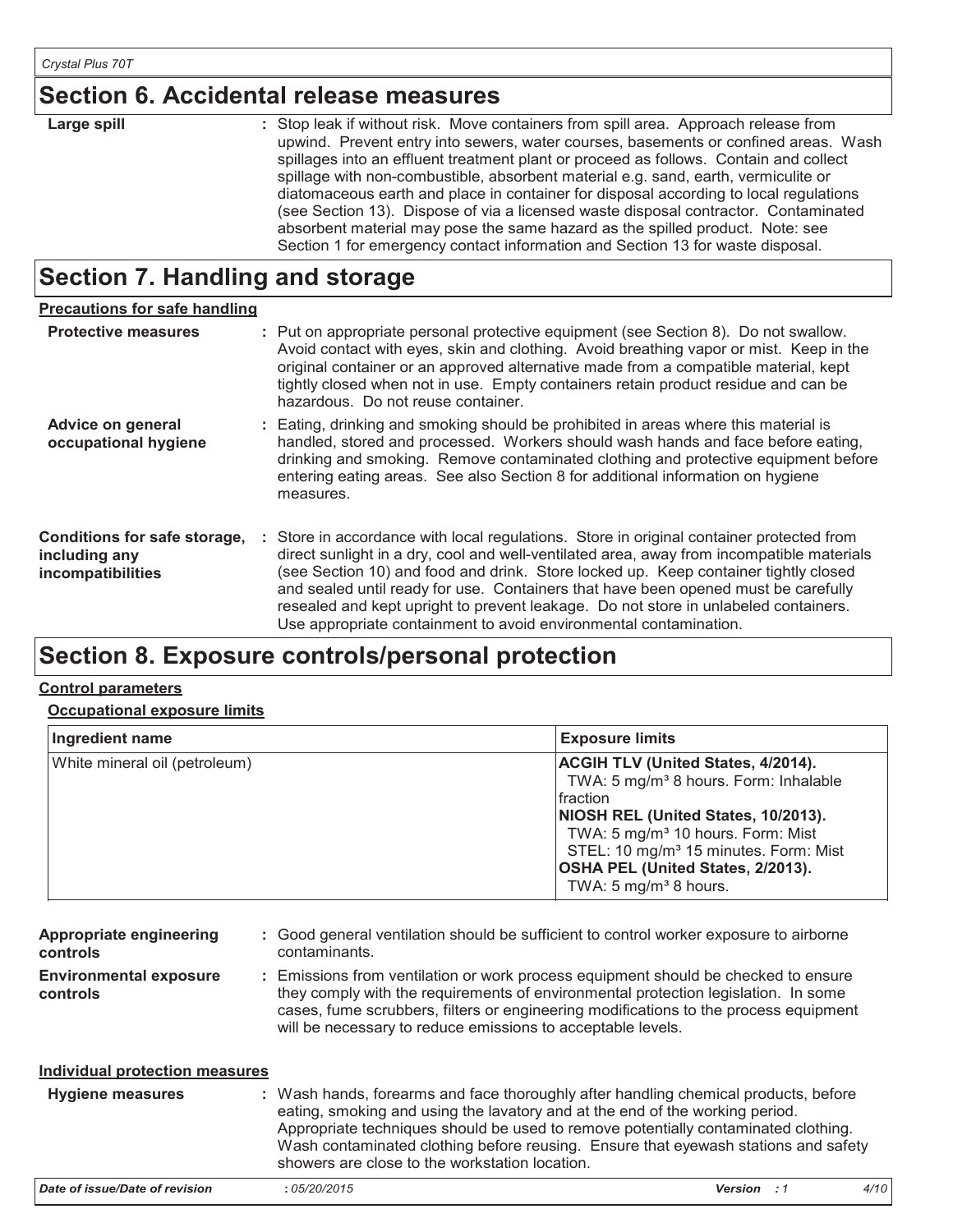# **Section 8. Exposure controls/personal protection**

| <b>Eye/face protection</b>    | : Safety eyewear complying with an approved standard should be used when a risk<br>assessment indicates this is necessary to avoid exposure to liquid splashes, mists,<br>gases or dusts. If contact is possible, the following protection should be worn, unless<br>the assessment indicates a higher degree of protection: safety glasses with side-<br>shields.                                                                                                                                                                                                                                                     |
|-------------------------------|------------------------------------------------------------------------------------------------------------------------------------------------------------------------------------------------------------------------------------------------------------------------------------------------------------------------------------------------------------------------------------------------------------------------------------------------------------------------------------------------------------------------------------------------------------------------------------------------------------------------|
| <b>Skin protection</b>        |                                                                                                                                                                                                                                                                                                                                                                                                                                                                                                                                                                                                                        |
| <b>Hand protection</b>        | : Chemical-resistant, impervious gloves complying with an approved standard should be<br>worn at all times when handling chemical products if a risk assessment indicates this is<br>necessary. Considering the parameters specified by the glove manufacturer, check<br>during use that the gloves are still retaining their protective properties. It should be<br>noted that the time to breakthrough for any glove material may be different for different<br>glove manufacturers. In the case of mixtures, consisting of several substances, the<br>protection time of the gloves cannot be accurately estimated. |
| <b>Body protection</b>        | : Personal protective equipment for the body should be selected based on the task being<br>performed and the risks involved and should be approved by a specialist before<br>handling this product.                                                                                                                                                                                                                                                                                                                                                                                                                    |
| Other skin protection         | : Appropriate footwear and any additional skin protection measures should be selected<br>based on the task being performed and the risks involved and should be approved by a<br>specialist before handling this product.                                                                                                                                                                                                                                                                                                                                                                                              |
| <b>Respiratory protection</b> | : Use a properly fitted, air-purifying or air-fed respirator complying with an approved<br>standard if a risk assessment indicates this is necessary. Respirator selection must be<br>based on known or anticipated exposure levels, the hazards of the product and the safe<br>working limits of the selected respirator.                                                                                                                                                                                                                                                                                             |

# **Section 9. Physical and chemical properties**

| <b>Appearance</b>                                 |                                                                                                                     |
|---------------------------------------------------|---------------------------------------------------------------------------------------------------------------------|
| <b>Physical state</b>                             | : Liquid. [Viscous liquid.]                                                                                         |
| Color                                             | : Colorless.                                                                                                        |
| Odor                                              | : Mild. Hydrocarbon.                                                                                                |
| Odor threshold                                    | : Not available.                                                                                                    |
| pH                                                | : Not available.                                                                                                    |
| <b>Melting point</b>                              | : $-60$ to $-9^{\circ}$ C ( $-76$ to $15.8^{\circ}$ F)                                                              |
| <b>Boiling point</b>                              | : 218 to 800°C (424.4 to 1472°F)                                                                                    |
| <b>Flash point</b>                                | : Closed cup: >112°C (>233.6°F)<br>Open cup: 185°C (365°F) [Cleveland.]                                             |
| <b>Evaporation rate</b>                           | : Not available.                                                                                                    |
| Flammability (solid, gas)                         | : Not available.                                                                                                    |
| Lower and upper explosive<br>(flammable) limits   | : Not available.                                                                                                    |
| Vapor pressure                                    | $: 0.011$ kPa (0.08 mm Hg) [room temperature]                                                                       |
| <b>Vapor density</b>                              | $:$ Not available.                                                                                                  |
| <b>Relative density</b>                           | : 0.853                                                                                                             |
| <b>Solubility</b>                                 | : Very slightly soluble in the following materials: hot water.<br>Insoluble in the following materials: cold water. |
| <b>Partition coefficient: n-</b><br>octanol/water | : >6                                                                                                                |
| <b>Auto-ignition temperature</b>                  | : 325 to 355 $^{\circ}$ C (617 to 671 $^{\circ}$ F)                                                                 |
| <b>Decomposition temperature</b>                  | : Not available.                                                                                                    |
| <b>Viscosity</b>                                  | : Kinematic (40°C (104°F)): 0.1226 cm <sup>2</sup> /s (12.26 cSt)                                                   |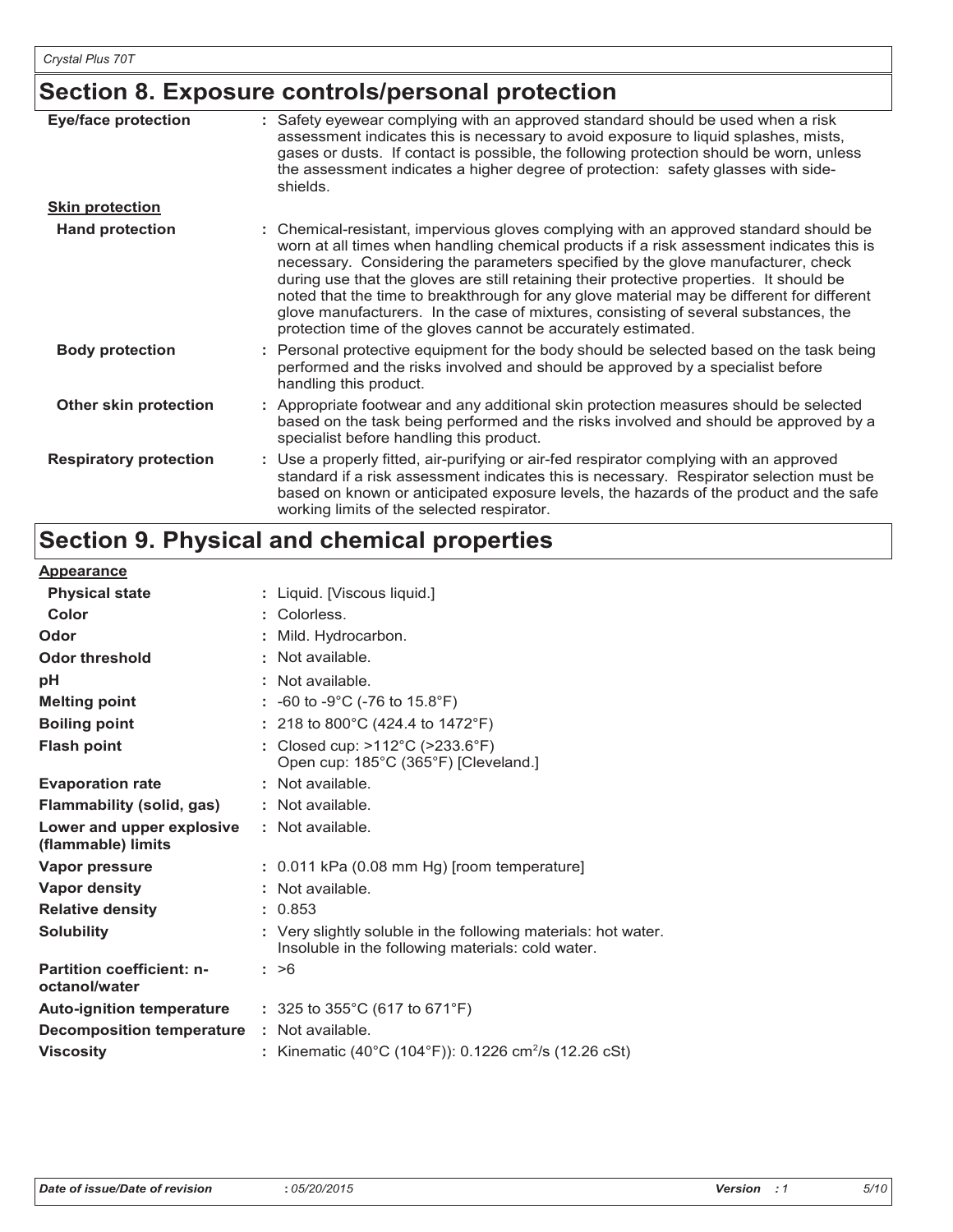# **Section 10. Stability and reactivity**

| <b>Hazardous decomposition</b><br>products   | : Under normal conditions of storage and use, hazardous decomposition products should<br>not be produced. |
|----------------------------------------------|-----------------------------------------------------------------------------------------------------------|
| Incompatible materials                       | : No specific data.                                                                                       |
| <b>Conditions to avoid</b>                   | : No specific data.                                                                                       |
| <b>Possibility of hazardous</b><br>reactions | : Under normal conditions of storage and use, hazardous reactions will not occur.                         |
| <b>Chemical stability</b>                    | : The product is stable.                                                                                  |
| <b>Reactivity</b>                            | : No specific test data related to reactivity available for this product or its ingredients.              |

# **Section 11. Toxicological information**

#### **Information on toxicological effects**

#### **Acute toxicity**

| <b>Product/ingredient name</b> | <b>Result</b>                                                | <b>Species</b>       | <b>Dose</b>                               | <b>Exposure</b> |
|--------------------------------|--------------------------------------------------------------|----------------------|-------------------------------------------|-----------------|
| White mineral oil (petroleum)  | LC50 Inhalation Dusts and mists<br>LD50 Dermal<br>ILD50 Oral | Rat<br>Rabbit<br>Rat | $>5$ ma/l<br> >2000 mg/kg<br> >5000 mg/kg | I4 hours        |

#### **Irritation/Corrosion**

Not available.

#### **Sensitization**

Not available.

#### **Mutagenicity**

Not available.

#### **Carcinogenicity**

Not available.

**Conclusion/Summary :** The classification as a carcinogen need not apply as it can be shown that the substance contains less than 3 % DMSO extract as measured by IP 346.

#### **Reproductive toxicity**

Not available.

### **Teratogenicity**

Not available.

#### **Specific target organ toxicity (single exposure)**

Not available.

### **Specific target organ toxicity (repeated exposure)**

Not available.

#### **Aspiration hazard**

| <b>Name</b>                   | <b>Result</b>                         |  |  |
|-------------------------------|---------------------------------------|--|--|
| White mineral oil (petroleum) | <b>ASPIRATION HAZARD - Category 1</b> |  |  |

#### **Information on the likely :** Routes of entry anticipated: Oral, Dermal, Inhalation.

## **routes of exposure**

## **Potential acute health effects**

| Date of issue/Date of revision | 05/20/2015 | 6/10<br>Version |
|--------------------------------|------------|-----------------|
|--------------------------------|------------|-----------------|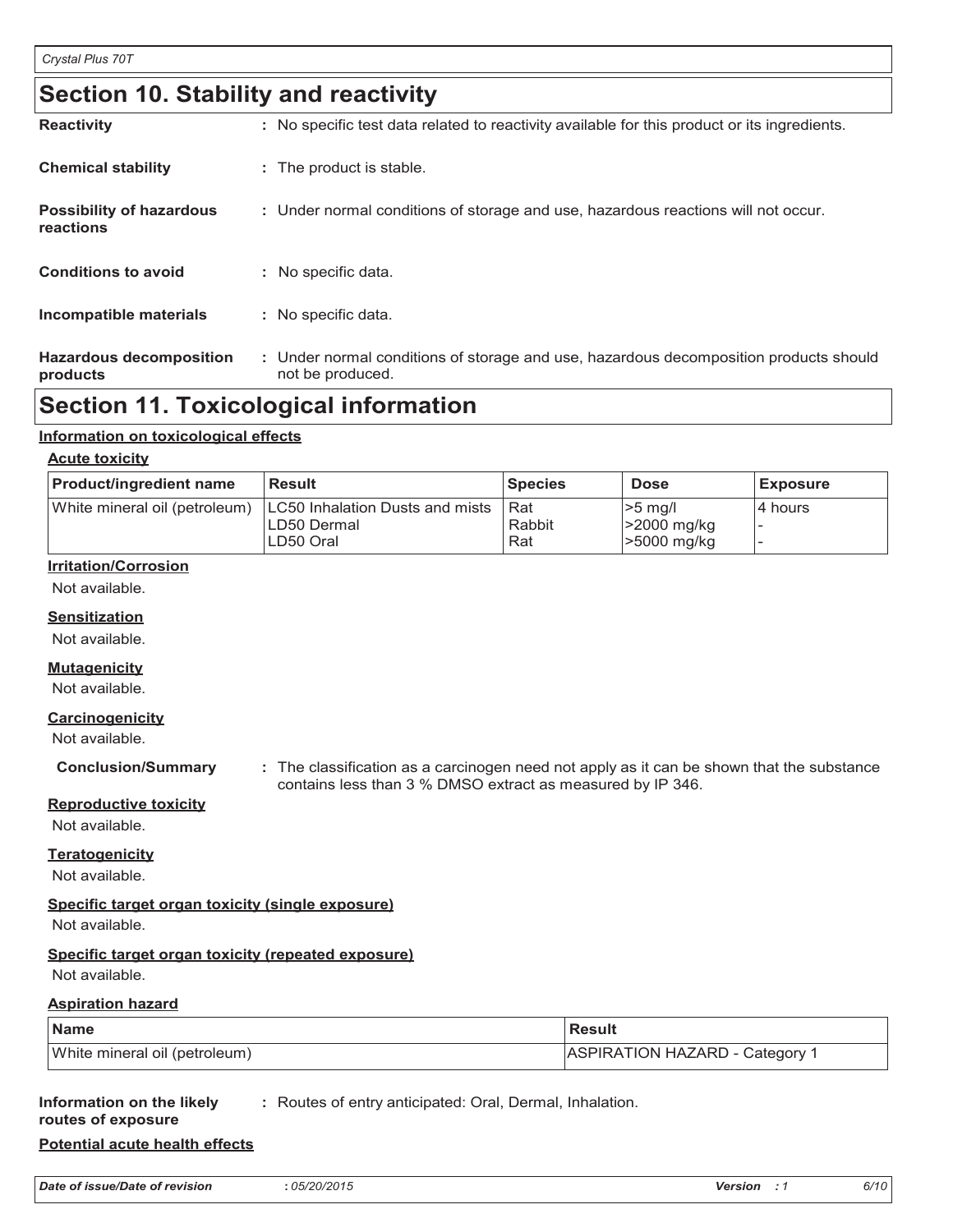# **Section 11. Toxicological information**

|                                         | occuon n. roxicological information                                                      |
|-----------------------------------------|------------------------------------------------------------------------------------------|
| Eye contact                             | : No known significant effects or critical hazards.                                      |
| <b>Inhalation</b>                       | No known significant effects or critical hazards.                                        |
| <b>Skin contact</b>                     | No known significant effects or critical hazards.                                        |
| Ingestion                               | May be fatal if swallowed and enters airways.                                            |
|                                         | Symptoms related to the physical, chemical and toxicological characteristics             |
| Eye contact                             | : No specific data.                                                                      |
| <b>Inhalation</b>                       | No specific data.                                                                        |
| <b>Skin contact</b>                     | : No specific data.                                                                      |
| Ingestion                               | : Adverse symptoms may include the following:<br>nausea or vomiting                      |
|                                         | Delayed and immediate effects and also chronic effects from short and long term exposure |
| <b>Short term exposure</b>              |                                                                                          |
| <b>Potential immediate</b><br>effects   | : Not available.                                                                         |
| <b>Potential delayed effects</b>        | : Not available.                                                                         |
| Long term exposure                      |                                                                                          |
| <b>Potential immediate</b><br>effects   | : Not available.                                                                         |
| <b>Potential delayed effects</b>        | : Not available.                                                                         |
| <b>Potential chronic health effects</b> |                                                                                          |
| Not available.                          |                                                                                          |
| General                                 | : No known significant effects or critical hazards.                                      |
| Carcinogenicity                         | No known significant effects or critical hazards.                                        |
| <b>Mutagenicity</b>                     | No known significant effects or critical hazards.                                        |
| <b>Teratogenicity</b>                   | No known significant effects or critical hazards.                                        |
| <b>Developmental effects</b>            | : No known significant effects or critical hazards.                                      |
| <b>Fertility effects</b>                | : No known significant effects or critical hazards.                                      |

#### **Numerical measures of toxicity**

**Acute toxicity estimates**

Not available.

# **Section 12. Ecological information**

| <b>Product/ingredient name</b> | <b>Result</b>            | <b>Species</b> | <b>Exposure</b> |
|--------------------------------|--------------------------|----------------|-----------------|
| White mineral oil (petroleum)  | $ $ Acute LC50 >100 mg/l | Daphnia        | 48 hours        |
|                                | Acute LC50 >10000 mg/l   | Fish           | 96 hours        |

#### **Persistence and degradability**

| <b>Product/ingredient name</b> | Aquatic half-life | Photolysis | Biodegradability |
|--------------------------------|-------------------|------------|------------------|
| White mineral oil (petroleum)  |                   |            | <b>IInherent</b> |

#### **Bioaccumulative potential**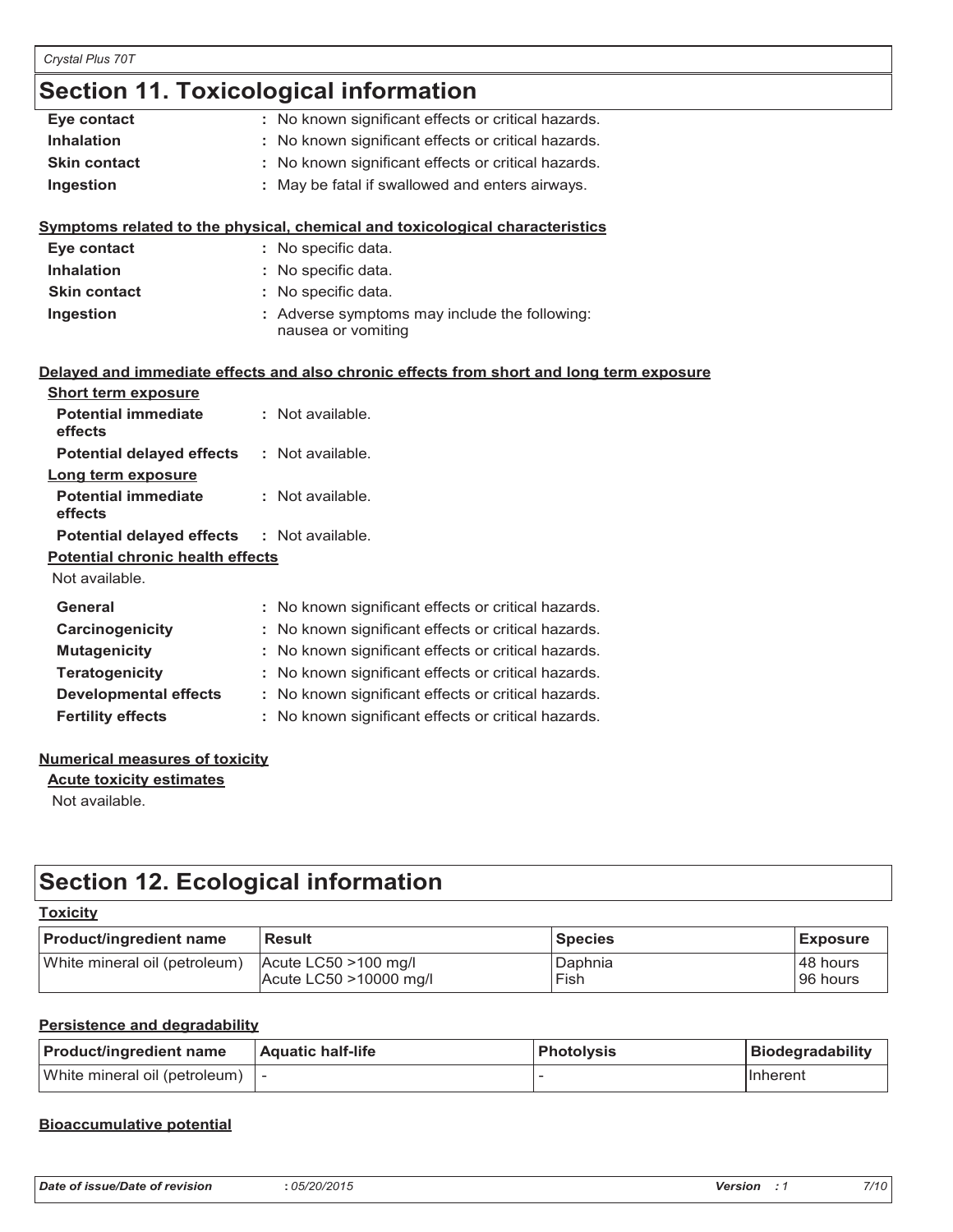| Crystal Plus 70T                          |                             |            |                  |  |  |  |
|-------------------------------------------|-----------------------------|------------|------------------|--|--|--|
| <b>Section 12. Ecological information</b> |                             |            |                  |  |  |  |
| <b>Product/ingredient name</b>            | $\mathsf{LogP}_\mathsf{ow}$ | <b>BCF</b> | <b>Potential</b> |  |  |  |
| White mineral oil (petroleum)  >6         |                             |            | high             |  |  |  |

| : Not available. |
|------------------|
|                  |

**Other adverse effects** : No known significant effects or critical hazards.

## **Section 13. Disposal considerations**

The generation of waste should be avoided or minimized wherever possible. Disposal of this product, solutions and any by-products should at all times comply with the requirements of environmental protection and waste disposal legislation and any regional local authority requirements. Dispose of surplus and non-recyclable products via a licensed waste disposal contractor. Waste should not be disposed of untreated to the sewer unless fully compliant with the requirements of all authorities with jurisdiction. Waste packaging should be recycled. Incineration or landfill should only be considered when recycling is not feasible. This material and its container must be disposed of in a safe way. Care should be taken when handling emptied containers that have not been cleaned or rinsed out. Empty containers or liners may retain some product residues. Avoid dispersal of spilled material and runoff and contact with soil, waterways, drains and sewers. **Disposal methods : RCRA classification :** Not Regulated

# **Section 14. Transport information**

|           | <b>DOT Classification</b> | <b>TDG Classification</b> | <b>IMDG</b>    | <b>IATA</b>    |
|-----------|---------------------------|---------------------------|----------------|----------------|
| UN number | Not regulated.            | Not regulated.            | Not regulated. | Not regulated. |

**Special precautions for user** : Transport within user's premises: always transport in closed containers that are upright and secure. Ensure that persons transporting the product know what to do in the event of an accident or spillage.

| Transport in bulk according | : Not available. |
|-----------------------------|------------------|
| to Annex II of MARPOL       |                  |
| 73/78 and the IBC Code      |                  |

# **Section 15. Regulatory information**

| <b>U.S. Federal regulations</b>                                                   | : TSCA 8(a) CDR Exempt/Partial exemption: This material is listed or exempted.<br>This material is listed or exempted. |
|-----------------------------------------------------------------------------------|------------------------------------------------------------------------------------------------------------------------|
| <b>Clean Air Act Section 112</b><br>(b) Hazardous Air<br><b>Pollutants (HAPs)</b> | : Not listed                                                                                                           |
| <b>Clean Air Act Section 602</b><br><b>Class I Substances</b>                     | : Not listed                                                                                                           |
| <b>Clean Air Act Section 602</b><br><b>Class II Substances</b>                    | : Not listed                                                                                                           |
| <b>DEA List I Chemicals</b><br>(Precursor Chemicals)                              | : Not listed                                                                                                           |
| <b>DEA List II Chemicals</b><br>(Essential Chemicals)                             | : Not listed                                                                                                           |
|                                                                                   |                                                                                                                        |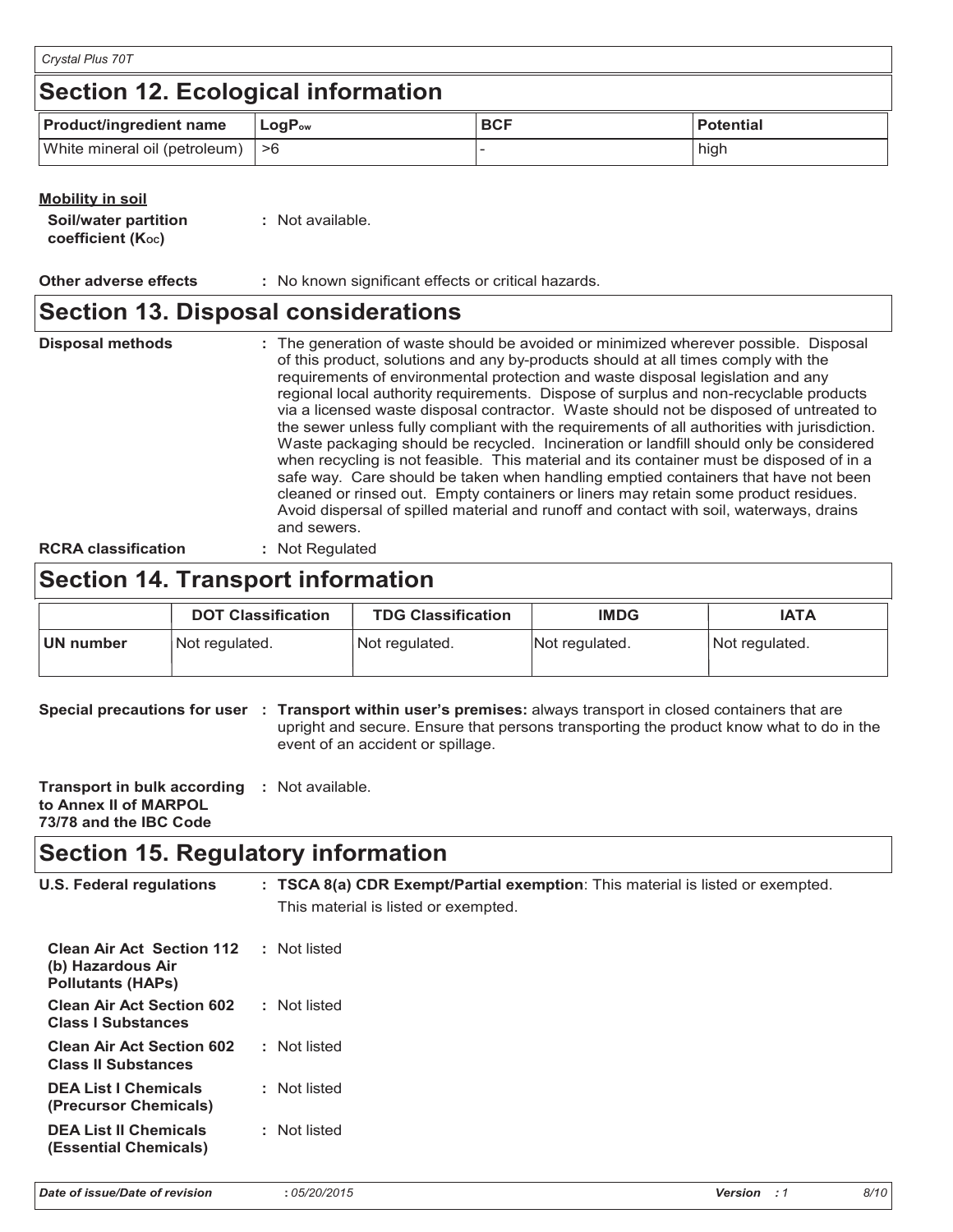# **Section 15. Regulatory information Section 15. Regulatory information**

### **SARA 302/304 SARA 302/304**

### **Composition/information on ingredients Composition/information on ingredients**

No products were found. No products were found.

## **SARA 304 RQ :** Not applicable. **SARA 304 RQ :** Not applicable.

## **SARA 311/312 SARA 311/312**

**Classification :** Not applicable. **Classification :** Not applicable.

## **Composition/information on ingredients Composition/information on ingredients**

| <b>Name</b>                   | $\frac{9}{6}$ | <b>Fire</b><br>hazard | <b>Sudden</b><br><b>release of</b><br>pressure | <b>Reactive</b> | Immediate<br>(acute)<br>health<br><b>hazard</b> | Delayed<br>$ $ (chronic)<br>health<br>  hazard |
|-------------------------------|---------------|-----------------------|------------------------------------------------|-----------------|-------------------------------------------------|------------------------------------------------|
| White mineral oil (petroleum) | 100           | IN <sub>o</sub>       | No.                                            | No.             | Yes.                                            | No.                                            |

## **State regulations State regulations**

| <b>Massachusetts</b> | : This material is not listed. |
|----------------------|--------------------------------|
| <b>New York</b>      | : This material is not listed. |
| <b>New Jersey</b>    | : This material is listed.     |
| Pennsylvania         | : This material is not listed. |

## **California Prop. 65 California Prop. 65**

This product is not known to contain any chemicals currently listed as carcinogens or reproductive toxins. This product is not known to contain any chemicals currently listed as carcinogens or reproductive toxins.

## **International lists International lists**

| <b>National inventory</b> |                                        |
|---------------------------|----------------------------------------|
| <b>Australia</b>          | : This material is listed or exempted. |
| Canada                    | : This material is listed or exempted. |
| China                     | : This material is listed or exempted. |
| <b>Europe</b>             | : This material is listed or exempted. |
| Japan                     | : This material is listed or exempted. |
| <b>Malaysia</b>           | : Not determined.                      |
| <b>New Zealand</b>        | : This material is listed or exempted. |
| <b>Philippines</b>        | : This material is listed or exempted. |
| <b>Republic of Korea</b>  | : This material is listed or exempted. |
| <b>Taiwan</b>             | : This material is listed or exempted. |

# **Section 16. Other information Section 16. Other information**

# **Procedure used to derive the classification Procedure used to derive the classification**

|                                   | <b>Classification</b>                                                                                                                                                                                             | <b>Justification</b>                                                                                                                                                                                                                                                                                             |      |
|-----------------------------------|-------------------------------------------------------------------------------------------------------------------------------------------------------------------------------------------------------------------|------------------------------------------------------------------------------------------------------------------------------------------------------------------------------------------------------------------------------------------------------------------------------------------------------------------|------|
| Asp. Tox. 1, H304                 |                                                                                                                                                                                                                   | On basis of test data                                                                                                                                                                                                                                                                                            |      |
| <b>History</b>                    |                                                                                                                                                                                                                   |                                                                                                                                                                                                                                                                                                                  |      |
| Date of issue/Date of<br>revision | : 05/20/2015                                                                                                                                                                                                      |                                                                                                                                                                                                                                                                                                                  |      |
| <b>Version</b>                    | $\therefore$ 1                                                                                                                                                                                                    |                                                                                                                                                                                                                                                                                                                  |      |
| <b>Key to abbreviations</b>       | $:$ ATE = Acute Toxicity Estimate<br><b>BCF</b> = Bioconcentration Factor<br>IATA = International Air Transport Association<br>IBC = Intermediate Bulk Container<br>IMDG = International Maritime Dangerous Goods | GHS = Globally Harmonized System of Classification and Labelling of Chemicals<br>LogPow = logarithm of the octanol/water partition coefficient<br>MARPOL 73/78 = International Convention for the Prevention of Pollution From Ships,<br>1973 as modified by the Protocol of 1978. ("Marpol" = marine pollution) |      |
| Date of issue/Date of revision    | :05/20/2015                                                                                                                                                                                                       | <b>Version</b><br>$\cdot$ 1                                                                                                                                                                                                                                                                                      | 9/10 |